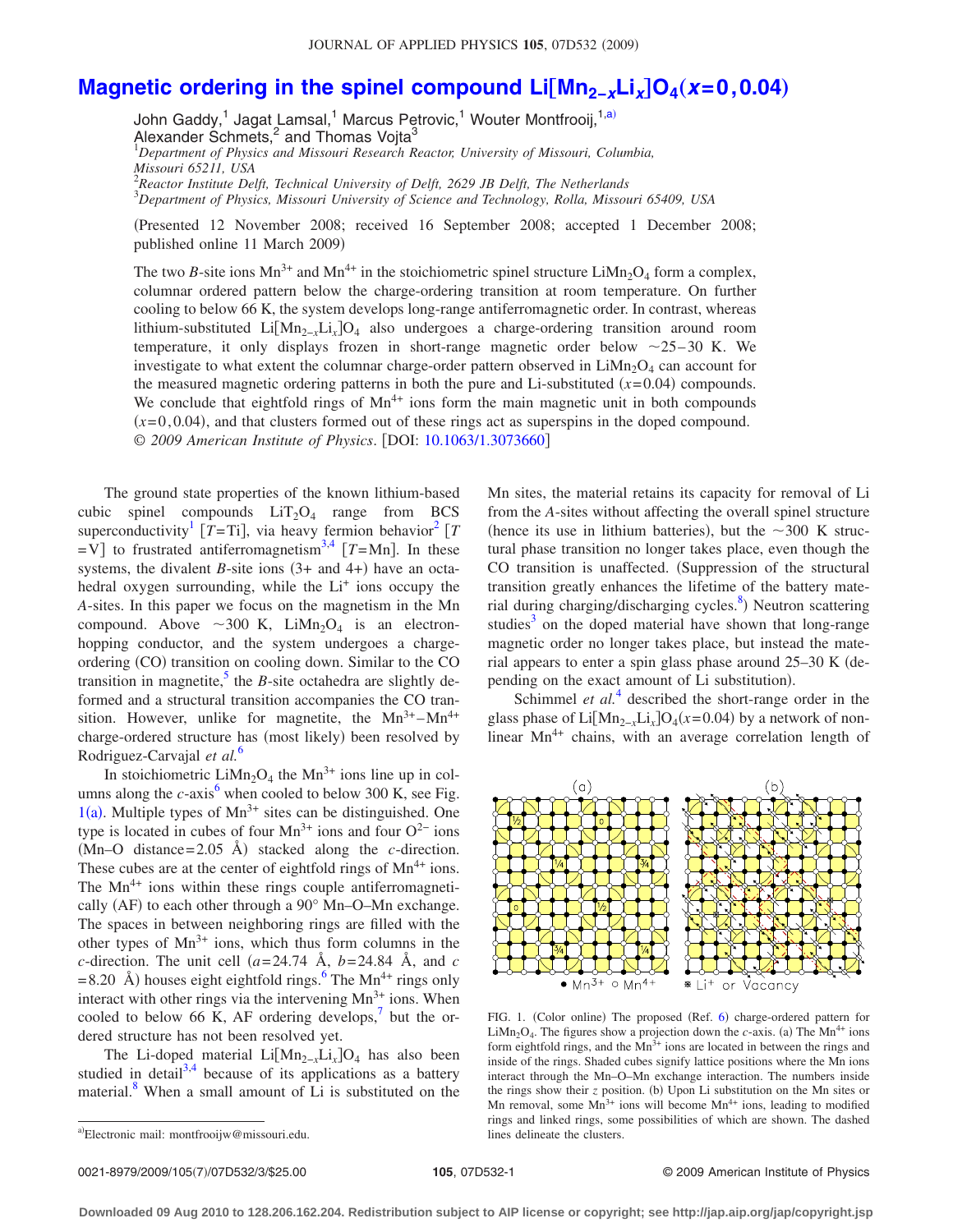<span id="page-1-0"></span>

FIG. 2. The energy dependence of the scattered intensity  $I(q, E)$  for 12 *q*-values  $0.8 < q < 1.9$  Å<sup>-1</sup> at *T*=50 K (Ref. [4](#page-2-3)). The energy resolution is given by the sharp central line due to incoherent nuclear scattering. After normalizing to  $I(q) = \int_{0.6}^{1} I(q, E) dE$  (Ref. [9](#page-2-8)), all data points collapse onto a single curve, showing that the time scale of the dynamics is independent of *q*. The figure contains 1600 independent data points.

about four to five ions. While this description gives a satisfactory description of the observed elastic scattering, it is not consistent with the level of Li doping, nor does it explain the dynamics. As to the former objection, only 1 in 50  $Mn^{4+}$  ions will be substituted with Li for  $x=0.04$ , and even the inclusion of vacancies should leave chains well in excess of 25 members. As to the latter, if the structural units were indeed that small, we should expect to see a difference in the quasielastic scattering between when the units are probed on a length scale smaller than or larger than their size *L*, around  $q=2\pi/L \sim 1.2$  Å<sup>-1</sup>. However, the quasielastic scattering<sup>4[,9](#page-2-8)</sup> displays no length scale dependence, as shown in Fig. [2.](#page-1-0) Instead, the scattering is what would be expected of much larger structural units that are fully aligned within the units, but that behave as superspins when it comes to unit-to-unit interaction. Therefore, it is very likely that structural units are present in the glass phase that are much larger than clusters of four to five  $Mn^{4+}$  ions.

In this paper we investigate whether the ordering details of this glass phase can be linked to the Rodriguez-Carvajal (RC) structure for undoped  $Lim_{2}O_{4}$  (Fig. [1](#page-0-1)). We argue that the magnetic ordering in Li $[Mn_{2-x}Li_x]O_4$  is indeed closely linked to the CO pattern in the parent compound. At  $\sim$  66 K elastic magnetic scattering by the  $Mn^{4+}$  ions starts to  $\alpha$  develop<sup>4</sup> in the doped compound, which turns out to be associated with the eightfold rings. We argue that these ring clusters act as AF superspins: The moments within a cluster become fully AF-aligned below 66 K, but they can all flip in unison similar to the more familiar ferromagnetic superspin. Below  $\sim$  25–30 K this superspin flipping becomes so slow<sup>4</sup> that these clusters resemble static clusters without long-range order between them. We discuss these claims in the following.

Inelastic neutron scattering experiments showed that the dynamics associated with  $Mn^{4+}$  ions is much slower than that of the  $Mn^{3+}$  ions, and freezes out below 25–30 K.<sup>4</sup> The scattering associated with the  $Mn^{3+}$  ions shows spin reorientations down to the lowest temperatures even though some  $Mn^{3+}$  scattering becomes elastic. Thus, the  $Mn^{4+} - Mn^{4+}$  AF interaction must be stronger than the  $Mn^{4+} - Mn^{3+}$  and the  $Mn^{3+}$ – $Mn^{3+}$  interactions. Based on this alone, it would make sense for the  $Mn^{4+}$  ions in the eightfold clusters to line up at some finite temperature. From the ordering transition in the

<span id="page-1-1"></span>

FIG. 3. (Color online) The observed scattering in Li[Mn<sub>2-*x*</sub>Li<sub>x</sub>]O<sub>4</sub> at 30 K (Ref. [4](#page-2-3)) (circles). (a) A threefold cluster of  $Mn^{4+}$  ions (dashed line) or an eightfold ring cluster (solid line) fail to capture the width of the observed scattering. (b) Clusters consisting of two rings linked along the *c*-direction (solid line, top right cluster in Fig.  $1(b)$  $1(b)$  where only half of it is shown) or along the *ab*-direction [dashed line, top left cluster in Fig.  $1(b)$  $1(b)$ ] capture most of the observed scattering when the Mn spins are aligned in the *ab*-plane. (c) same as (b), but with the spins aligned along the *c*-direction.

undoped compound, $\frac{7}{1}$  the temperature at which this happens is apparently 66 K.

The doping with Li on the Mn sites changes  $Mn^{3+}$  ions into  $Mn^{4+}$ . In a unit cell that has [1](#page-0-1)44 Mn ions (Fig. 1) the Li substitution is about 1:50, or roughly three Mn atoms per unit cell. As a direct consequence, about eight  $Mn^{3+}$  ions will change to  $Mn^{4+}$ . This in turn leads to a unit cell that now has ring clusters of 7, 8, and 9 members [Fig.  $1(b)$  $1(b)$ ], as well as larger clusters of 17 members, or perhaps even larger if the substitution resulted in multiple rings being linked. This pattern is further enhanced when vacancies appear on the Mn sites. In Li[Mn<sub>2-*x*</sub>Li<sub>x</sub>]O<sub>4</sub>( $x$ =0.04) as many as 1:40 Mn sites may be vacant,<sup>4</sup> and these vacancies have a similar effect on the  $Mn^{3+}/Mn^{4+}$  ratio as Li substitution has. Thus, we can expect that most eightfold rings are now linked to others, and that they have either a Li ion or a vacancy embedded in them.

To check whether this modified ring model can describe the neutron scattering data, we plot the elastic scattering of  $Mn^{4+}$  ions at 30 K,<sup>4</sup> in Fig. [3.](#page-1-1) We chose this temperature as it is very close to the glass transition and well below the 66 K ordering transition<sup> $\prime$ </sup> in undoped LiMn<sub>2</sub>O<sub>4</sub> so that we can expect the  $Mn^{4+}$  ions within the rings (if present) to have lined up. However, the temperature is still high enough that any spin dynamics associated with the  $Mn^{3+}$  ions should not have frozen out. From the width  $\Gamma$  of this scattering we find that the Mn<sup>4+</sup> spins are correlated over a distance of  $2\pi/\Gamma$  $\sim$  10 Å<sup>-1</sup>. The nonzero level of the scattering at low *q* is a measure of how many Mn ions are missing (roughly 1 in 8).

We compare the measured scattering to the scattering of various clusters in Fig. [3.](#page-1-1) The agreement between the observed and calculated scattering of two linked rings [Fig.  $3(b)$  $3(b)$  is encouraging since we expect these to be the dominant clusters provided the RC model is correct, and even more so, there are no adjustable parameters in the comparison. We can also distinguish between a spin orientation along the *c*-axis or in the *ab*-plane, even though the data are powder data. From the difference in agreement between Figs.  $3(b)$  $3(b)$  and  $3(c)$ , we conclude that the Mn moments lay in the *ab*-plane. The total scattering will be a combination of the clusters shown in Fig.  $3(b)$  $3(b)$ , in addition to a few remaining untouched eight-ring clusters as well as some clusters that embody more than two rings. Clusters that have more than